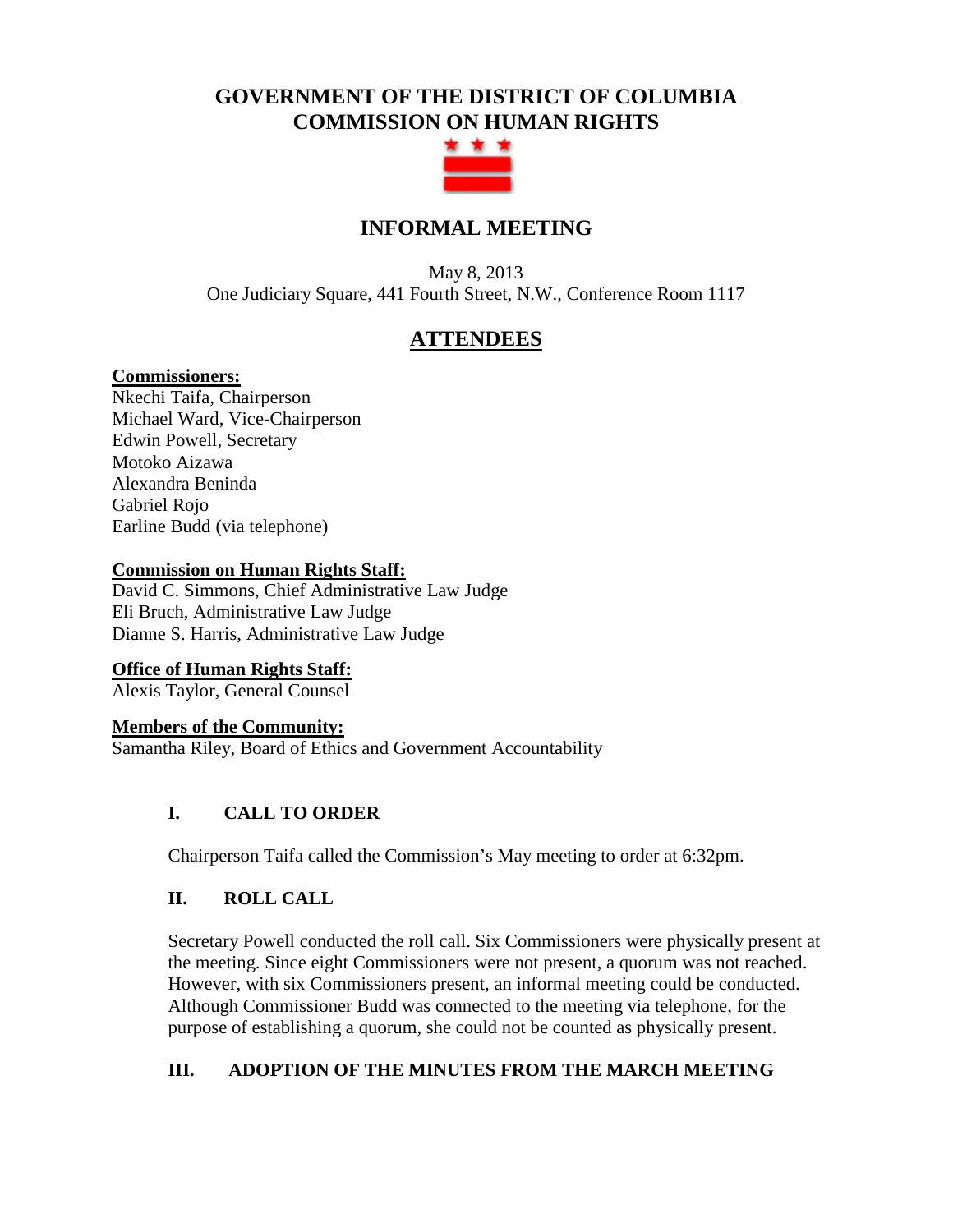Since a quorum was not reached, the Commission was unable to adopt the Commission's March meeting minutes.

### **IV. REPORT OF THE OFFICE OF HUMAN RIGHTS**

General Counsel Alexis Taylor gave the report on behalf of the Office and gave a brief overview of its performance since the last Commission meeting.

Ms. Taylor provided the Commissioners with detailed statistics on OHR's performance in March and April 2013. Thus far in FY 2013, OHR's total settlement benefits to date are \$1,190,539.74.

On April  $18<sup>th</sup>$ , OHR held its  $12<sup>th</sup>$  Annual Fair Housing Symposium which was attended by approximately 150 people.

OHR released fair housing webinars in five different languages on their website.

On April  $27<sup>th</sup>$ , OHR participated in Youth Pride Day. Many attendees took "antidiscrimination" photos at OHR's booth which can be seen of OHR's Facebook page.

OHR is actively engaged in the Disability Advisory Committee for the Taxicab Commission. OHR is looking at ways to make taxicabs more accessible for persons with disabilities.

There were several personnel changes made by OHR. Alease Parsons, Supervisory EO Specialist, retired from OHR this month after 12 years. Al Santiago, Investigator, and Suzanne Greenfield, Bullying Prevention Program Director, both recently joined OHR.

## **V. REPORT OF THE COMMISSION ON HUMAN RIGHTS**

Chief Judge Simmons delivered the report of the Commission and presented an overview of its performance since the last Commission meeting.

The Commission currently has a docket of 15 Commission cases, 6 OHR cases, and 5 CBX appeals.

Thus far in FY 2013, the Commission closed 4 Commission cases, 3 Office cases and 1 CBX cases. Chief Judge Simmons expects to reach the Commission's closure goals for the fiscal year.

A Commission case adjudicated in FY 2011 was recently summarily affirmed by the D.C. Court of Appeals.

Chief Judge Simmons gave an employment update of several former Commission law clerks.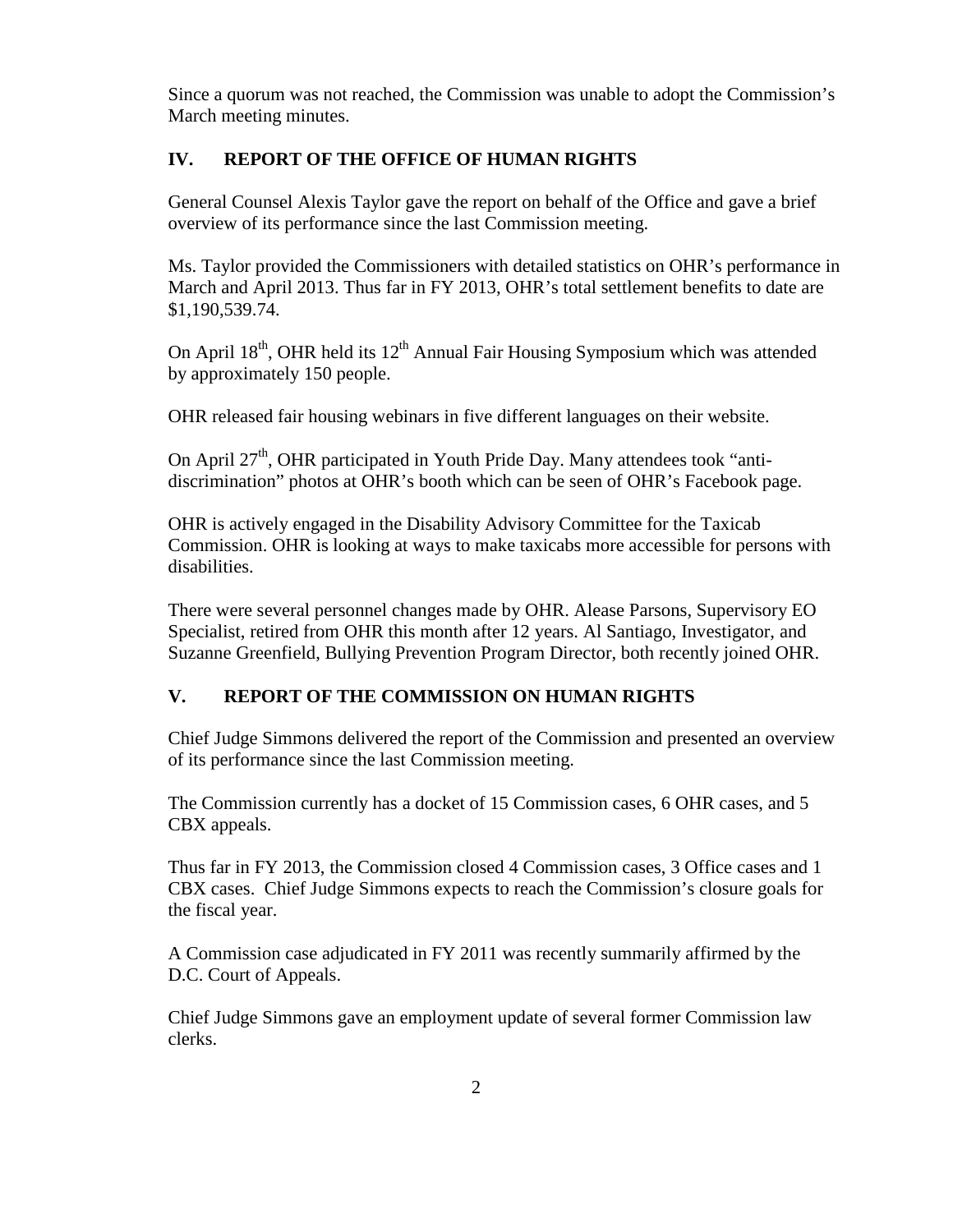Judge Harris was recently sworn in as a member of the Supreme Court Bar.

Chief Judge Simmons will put in a request to the Kaiser Family Foundation, Barbara Jordan Conference Center, to reserve the facility for the 2013 Commission award ceremony.

### **VI. OLD BUSINESS**

Report on Budget Hearing before City Council

On April 19, 2013, the Commission had its Budget Hearing before the City Council's Committee on Workforce and Community Affairs, chaired by Marion Barry. At the Budget Hearing, Chief Judge Simmons testified on behalf on the Commission and answered Councilmember Barry's questions. In the future, Councilmember Barry would like Commissioners to appear at hearings and provide more input on the Commission's budget.

Report of the Education Efforts Concerning Returning Citizens

Chief Judge Simmons met with Director Velasquez and General Counsel Taylor to discuss the Attorney General's opinion on the statutory authority of the Commission. Since the Commission has held many public events in the past, we will seek clarification from the Attorney General's office to determine if the Commission can still perform these functions.

On April  $25<sup>th</sup>$ , a webinar on the legal issues pertaining to returning citizens was held and attended by several members of the Commission, Commission staff, the Reentry Task Force, the Department of Human Resources, OHR, and the Office of Returning Citizens.

A possible idea is to hold an educational session for Commissioners to examine various legal positions pertaining to the issue of returning citizens, including learning about previous City Council bills. A possible date is July  $17<sup>th</sup>$ . The educational session will likely be conducted in conjunction with the Commission on Returning Citizens and the Reentry Task Force.

### **VII. NEW BUSINESS**

Board of Elections and Government Accountability Disclosure Requirements

Samantha Riley, of the Board of Ethics and Government Accountability, gave an overview of her Board and the financial disclosure requirements for serving on a District government commission. Ms. Riley answered several questions from the Commissioners.